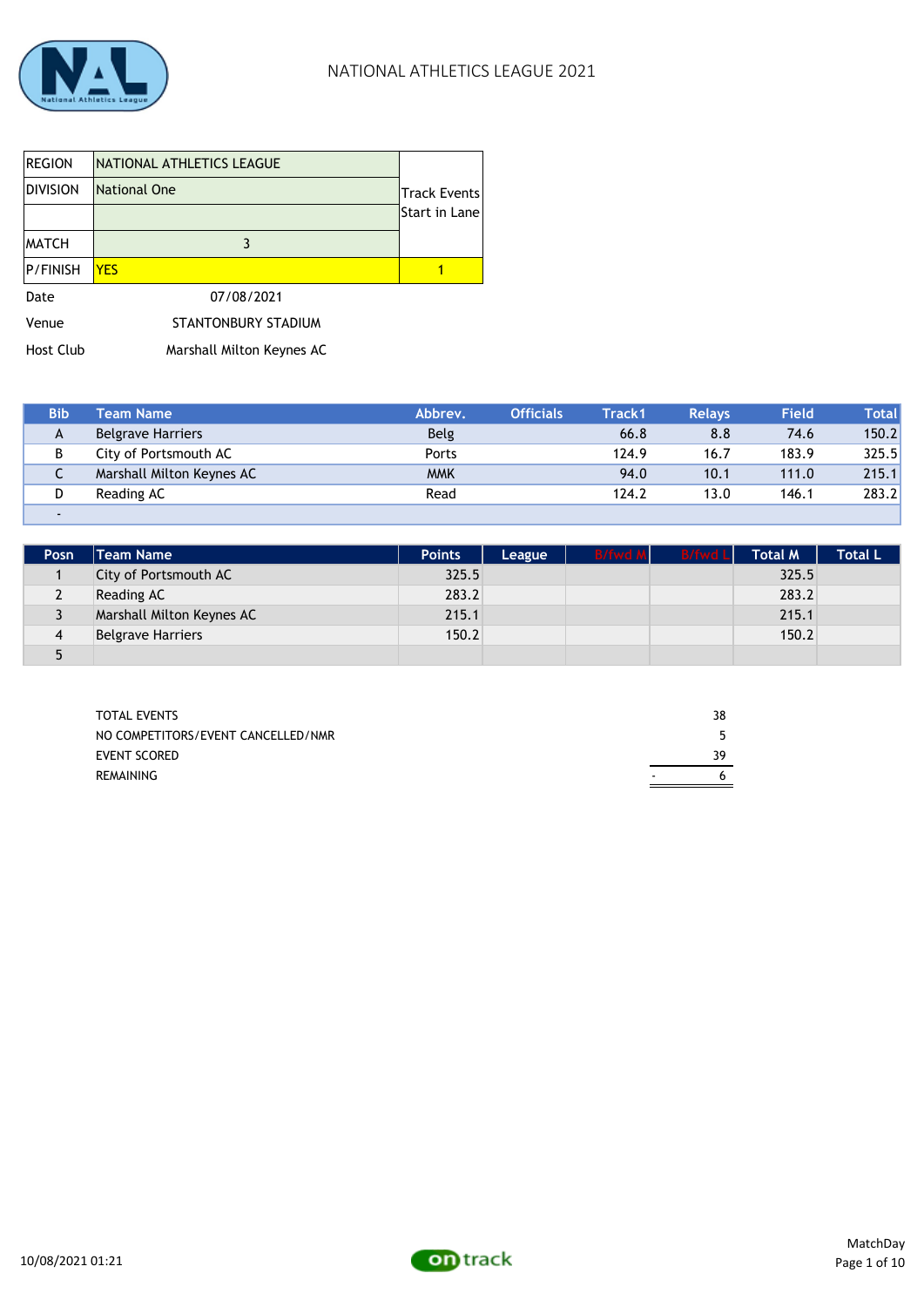

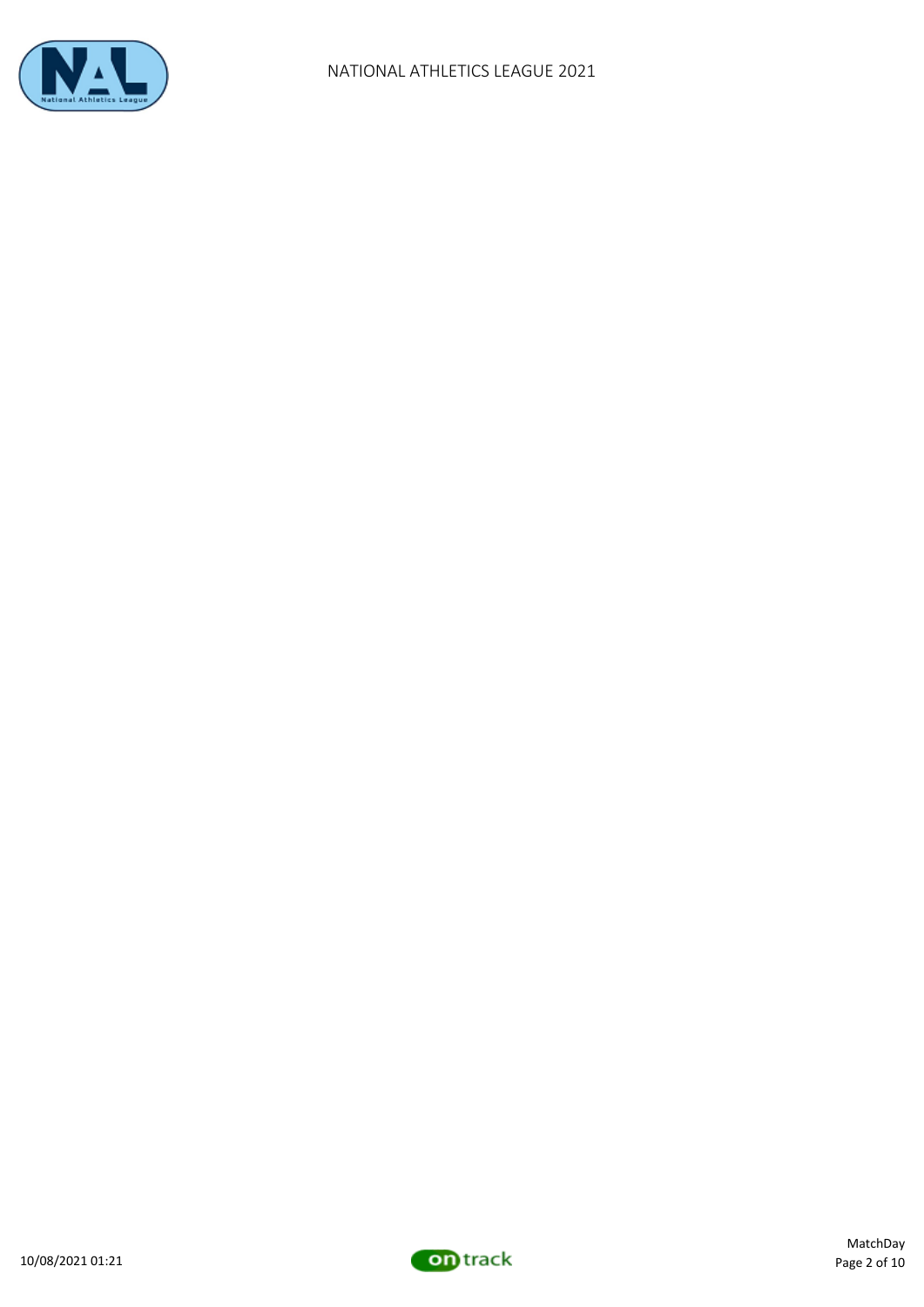

| 100m Men A  |   |                           | Wind       | 2.2      | 100m Men B   |                               | Wind       | 0.6      |
|-------------|---|---------------------------|------------|----------|--------------|-------------------------------|------------|----------|
| Posn        |   | No. Athlete               | Club       | Perf     | Posn         | No. Athlete                   | Club       | Perf     |
| 1           | a | <b>Ciaran MCGUIRE</b>     | Belg       | 10.87    | $\mathbf{1}$ | aa Michael MEASTER            | Belg       | 10.99    |
| 2           | b | Jacob NELSON (U20)        | Ports      | 11.02    | 2            | dd Ibrahim TURAY              | Read       | 11.32    |
| 3           | d | Reuben HENRY-DAIRE (U20)  | Read       | 11.06    | 3            | ax Pierre WALKER              | Belg NS    | 11.49    |
| 4           | c | <b>Matthew HALL</b>       | <b>MMK</b> | 11.32    | 4            | bb Alfie JURD (U20)           | Ports      | 11.62    |
| 5           |   |                           |            |          | 5            | cc Joseph TOLBERT             | <b>MMK</b> | 11.75    |
| 6           |   |                           |            |          | 6            |                               |            |          |
| 200m Men A  |   |                           | Wind       | 01.20    | 200m Men B   |                               | Wind       | 02.50    |
| Posn        |   | No. Athlete               | Club       | Perf     | Posn         | No. Athlete                   | Club       | Perf     |
| 1           | d | Reuben HENRY-DAIRE (U20)  | Read       | 22.12    | 1            | aa Thomas COREL               | Belg       | 22.44    |
| 2           | a | Ciaran MCGUIRE            | Belg       | 22.16    | 2            | dd Ibrahim TURAY              | Read       | 22.88    |
| 3           | b | Jacob NELSON (U20)        | Ports      | 22.42    | 3            | bb Alfie JURD (U20)           | Ports      | 23.44    |
| 4           | c | <b>Matthew HALL</b>       | <b>MMK</b> | 23.09    | 4            | cc Richard OLADOYE (U20)      | <b>MMK</b> | 24.08    |
| 5           |   |                           |            |          | 5            |                               |            |          |
| 6           |   |                           |            |          | 6            |                               |            |          |
| 400m Men A  |   |                           |            |          | 400m Men B   |                               |            |          |
| Posn        |   | No. Athlete               | Club       | Perf     | Posn         | No. Athlete                   | Club       | Perf     |
| 1           | a | Kareem SELMAN-JACKSON     | Belg       | 51.53    | 1            | bb Eniayo ODOFIN (U20)        | Ports      | 55.80    |
| 2           | b | Harrison POCOCK           | Ports      | 51.99    | 2            | dd Andrew MCDONALD            | Read       | 61.95    |
| 3           | c | Robert Paul HICKMAN (U20) | <b>MMK</b> | 54.40    | 3            |                               |            |          |
| 4           | d | <b>Ben AMEY</b>           | Read       | 56.57    | 4            |                               |            |          |
| 5           |   |                           |            |          | 5            |                               |            |          |
| 6           |   |                           |            |          | 6            |                               |            |          |
| 800m Men A  |   |                           |            |          | 800m Men B   |                               |            |          |
| Posn        |   | No. Athlete               | Club       | Perf     | Posn         | No. Athlete                   | Club       | Perf     |
| 1           | d | Mark BOOTH                | Read       | 01:57.49 | $\mathbf{1}$ | cc Robert Paul HICKMAN (U20)  | <b>MMK</b> | 02:04.10 |
| 2           | c | <b>Tom CHARTERESS</b>     | <b>MMK</b> | 01:57.65 | 2            | dd Andrew MCDONALD            | Read       | 02:16.26 |
| 3           | b | Adam KIMBER               | Ports      | 02:04.95 | 3            | bb Damian SPRECKLEY           | Ports      | 02:18.74 |
| 4           |   |                           |            |          | 4            |                               |            |          |
| 5           |   |                           |            |          | 5            |                               |            |          |
| 6           |   |                           |            |          | 6            |                               |            |          |
| 1500m Men A |   |                           |            |          | 1500m Men B  |                               |            |          |
| Posn        |   | No. Athlete               | Club       | Perf     |              | Posn No. Athlete              | Club       | Perf     |
| 1           | d | <b>Martin TURTON</b>      | Read       | 04:05.76 | 1            | CC Graham JONES               | <b>MMK</b> | 04:28.63 |
| 2           | В | <b>Thomas WALKER</b>      | Ports      | 04:08.82 | 2            | DD Arturo MARTINEZ DE MURGUIA | Read       | 04:32.11 |
| 3           | C | Ewan FORSYTHE             | <b>MMK</b> | 04:14.37 | 3            |                               |            |          |
| 4           | A | Lawrence BURTON           | Belg       | 04:51.86 | 4            |                               |            |          |
| 5           |   |                           |            |          | 5            |                               |            |          |

 $\epsilon$  6

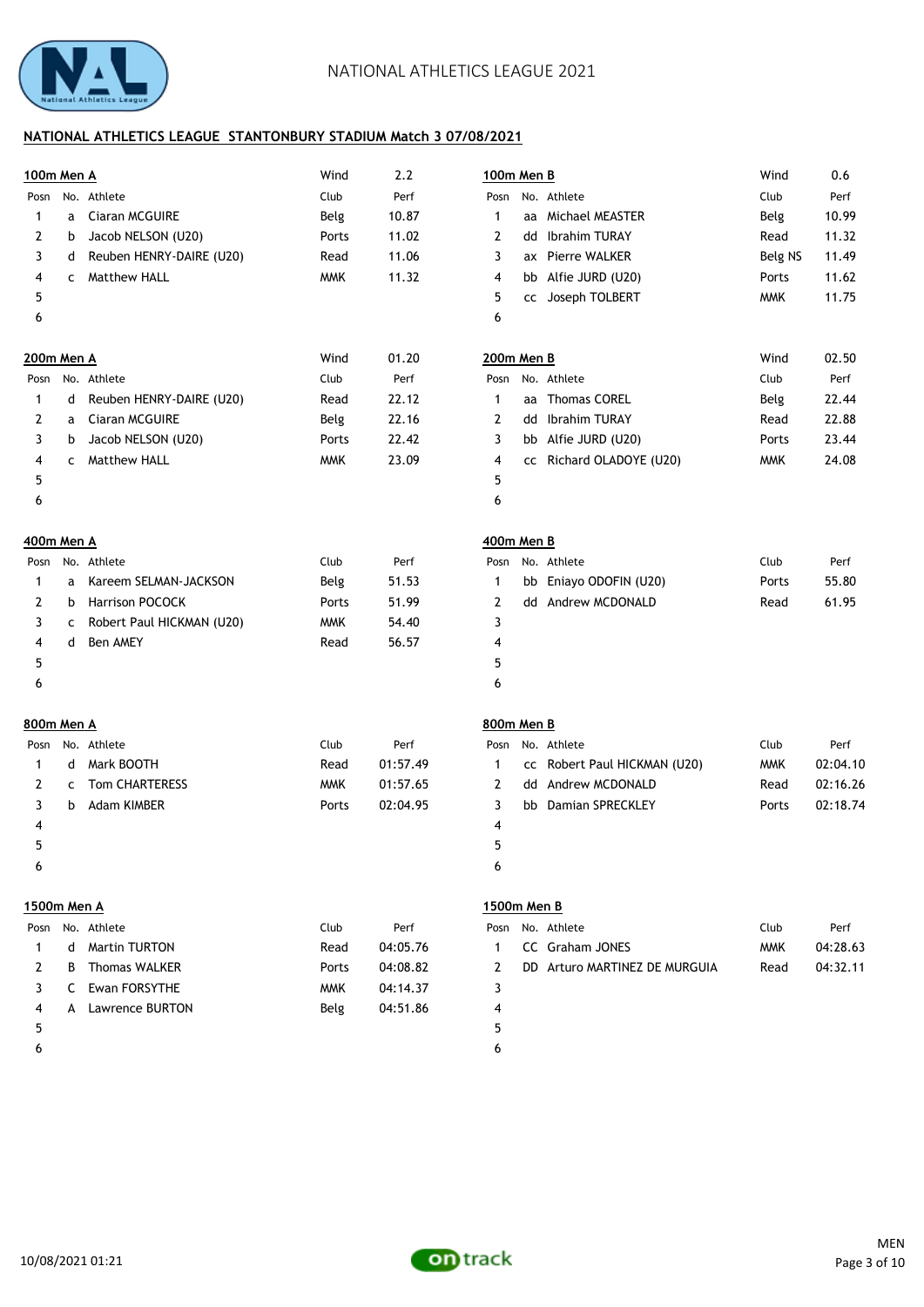

| 3000m Men A  |   |                         |            |          | <b>REC</b> | 3000m Men B    |    |                            |            |          |
|--------------|---|-------------------------|------------|----------|------------|----------------|----|----------------------------|------------|----------|
| Posn         |   | No. Athlete             | Club       | Perf     |            | Posn           |    | No. Athlete                | Club       | Perf     |
| 1            |   | b Callum CROOK (U20)    | Ports      | 09:15.43 |            | $\mathbf{1}$   |    | <b>BB</b> Damian SPRECKLEY | Ports      | 09:57.13 |
| 2            | D | Peter COOK              | Read       | 09:37.38 |            | 2              |    | C Ewan FORSYTHE            | <b>MMK</b> | 10:00.74 |
| 3            |   | CC Graham JONES         | <b>MMK</b> | 09:51.59 |            | 3              |    |                            |            |          |
| 4            |   | A Lawrence BURTON       | Belg       | 10:37.70 |            | 4              |    |                            |            |          |
| 5            |   |                         |            |          |            | 5              |    |                            |            |          |
| 6            |   |                         |            |          |            | 6              |    |                            |            |          |
|              |   | 3000m S/Chase Men A     |            |          |            |                |    | 3000m S/Chase Men B        |            |          |
| Posn         |   | No. Athlete             | Club       | Perf     |            | Posn           |    | No. Athlete                | Club       | Perf     |
| 1            | d | Peter COOK              | Read       | 10:45.80 |            | $\mathbf{1}$   |    |                            |            |          |
| 2            |   |                         |            |          |            | $\overline{2}$ |    |                            |            |          |
| 3            |   |                         |            |          |            | 3              |    |                            |            |          |
| 4            |   |                         |            |          |            | 4              |    |                            |            |          |
| 5            |   |                         |            |          |            | 5              |    |                            |            |          |
| 6            |   |                         |            |          |            | 6              |    |                            |            |          |
|              |   | 400m Hurdles Men A      | Wind       |          |            |                |    | 400m Hurdles Men B         | Wind       |          |
| Posn         |   | No. Athlete             | Club       | Perf     |            | Posn           |    | No. Athlete                | Club       | Perf     |
| 1            | b | <b>Stevie KASPARIS</b>  | Ports      | 60.25    |            | $\mathbf{1}$   |    | bb Zac WILLIAMS (U17)      | Ports      | 64.83    |
| 2            |   | c Hamish MCGARVIE (U20) | <b>MMK</b> | 65.69    |            | $\mathbf{2}$   |    |                            |            |          |
| 3            |   |                         |            |          |            | 3              |    |                            |            |          |
| 4            |   |                         |            |          |            | 4              |    |                            |            |          |
| 5            |   |                         |            |          |            | 5              |    |                            |            |          |
| 6            |   |                         |            |          |            | 6              |    |                            |            |          |
|              |   | 110m Hurdles Men A      |            |          |            |                |    | 110m Hurdles Men B         |            |          |
| Posn         |   | No. Athlete             | Club       | Perf     |            | Posn           |    | No. Athlete                | Club       | Perf     |
| 1            | b | <b>Stevie KASPARIS</b>  | Ports      | 17.74    |            | $\mathbf{1}$   | 98 |                            | No Comp    |          |
| 2            | d | Kevin CRANMER           | Read       | 24.28    |            | $\overline{2}$ |    |                            |            |          |
| 3            |   |                         |            |          |            | 3              |    |                            |            |          |
| 4            |   |                         |            |          |            | 4              |    |                            |            |          |
| 5            |   |                         |            |          |            | 5              |    |                            |            |          |
| 6            |   |                         |            |          |            | 6              |    |                            |            |          |
|              |   | 100m N/S Men A          | Wind       | 2.1      |            |                |    | 100m N/S Men B             | Wind       | 0.1      |
| Posn         |   | No. Athlete             | Club       | Perf     |            | Posn           |    | No. Athlete                | Club       | Perf     |
| $\mathbf{1}$ |   | 94 Thomas Corel         | Belg       | 11.34    |            | $\mathbf{1}$   | 31 | <b>Harrison Pocock</b>     | CoP        | 11.76    |
| 2            |   | 32 Eniayo Odofin        | CoP        | 11.53    |            | 2              | 91 | Rex Jude                   | Belg       | 12.02    |
| 3            |   | 75 Richard Oladoye      | <b>MMK</b> | 11.70    |            | 3              | 94 | Ben Amey                   | Read       | 12.13    |
| 4            |   | 76 George Mbofana       | <b>MMK</b> | 12.04    |            | 4              |    | 33 Zac Williams            | CoP        | 12.24    |
| 5            |   |                         |            |          |            | 5              |    |                            |            |          |
| 6            |   |                         |            |          |            | 6              |    |                            |            |          |
| 7            |   |                         |            |          |            | 7              |    |                            |            |          |
| 8            |   |                         |            |          |            | 8              |    |                            |            |          |

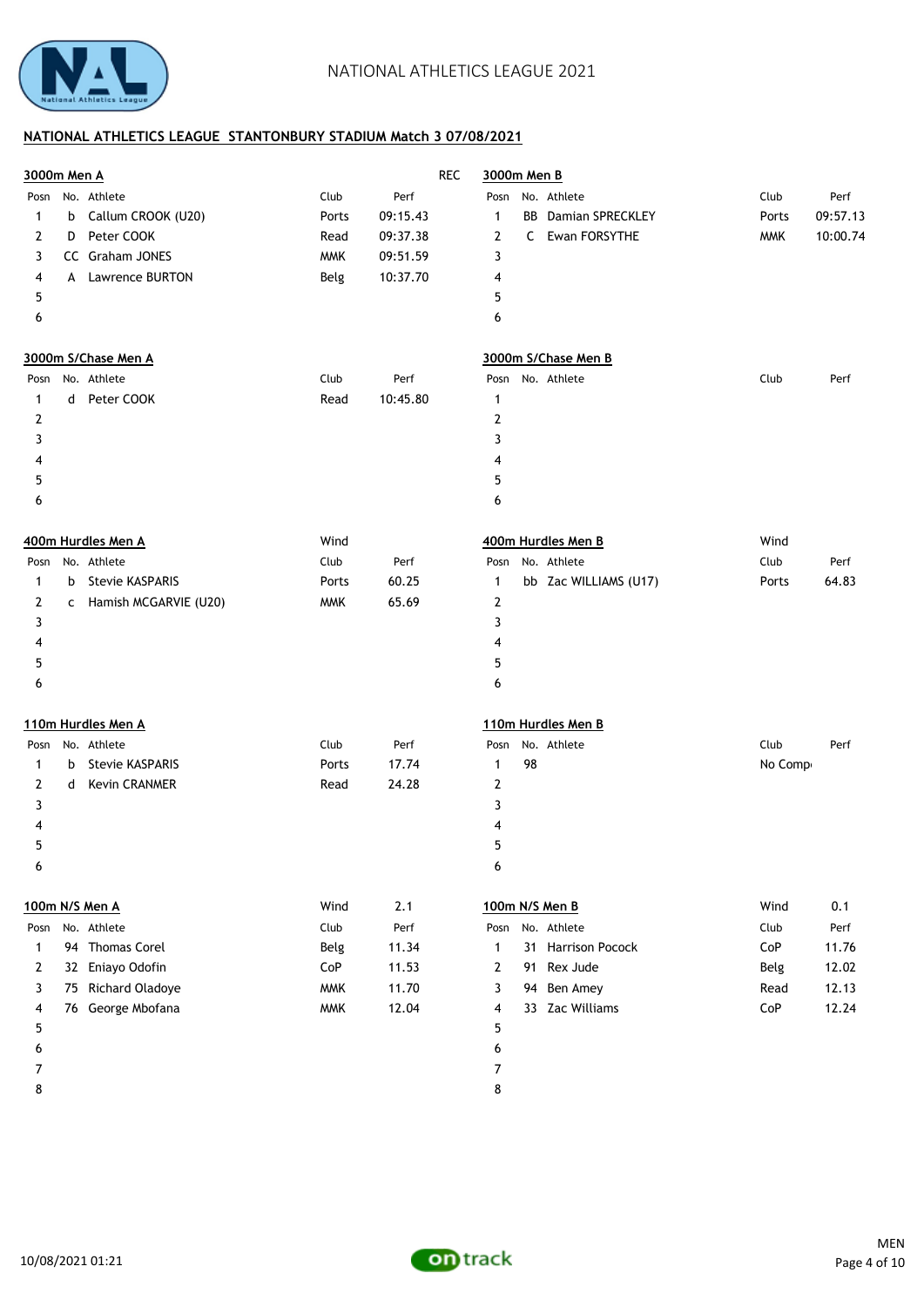

|      | Long Jump Men A |                         |            |      |      | Long Jump Men B |                        |            |      |  |  |  |
|------|-----------------|-------------------------|------------|------|------|-----------------|------------------------|------------|------|--|--|--|
| Posn |                 | Bib Athlete             | Club       | Perf | Posn |                 | Bib Athlete            | Club       | Perf |  |  |  |
|      |                 | <b>Matthew HALL</b>     | <b>MMK</b> | 5.83 | 1    |                 | BB Eniayo ODOFIN (U20) | Ports      | 5.03 |  |  |  |
| 2    | D               | <b>Scott GARRAWAY</b>   | Read       | 5.77 | 2    | DD.             | <b>Kevin CRANMER</b>   | Read       | 4.69 |  |  |  |
| 3    | B               | Matthew GALBRAITH (U20) | Ports      | 5.75 | 3    |                 | CC Joseph TOLBERT      | <b>MMK</b> | 4.35 |  |  |  |
| 4    |                 |                         |            |      | 4    |                 |                        |            |      |  |  |  |
| 5    |                 |                         |            |      | 5    |                 |                        |            |      |  |  |  |
| 6    |                 |                         |            |      | 6    |                 |                        |            |      |  |  |  |
|      |                 | High Jump Men A         |            |      |      |                 | High Jump Men B        |            |      |  |  |  |
| Posn |                 | Bib Athlete             | Club       | Perf | Posn |                 | Bib Athlete            | Club       | Perf |  |  |  |
|      | DD              | Jacob RAJKUMAR          | Read       | 1.85 | 1    | D.              | Joseph COX (U20)       | Read       | 1.80 |  |  |  |
| 2    | BB              | Zac WILLIAMS (U17)      | Ports      | 1.52 |      |                 |                        |            |      |  |  |  |

|      | Triple Jump Men A |                         |       |       |                | Triple Jump Men B |                        |       |       |  |  |  |  |
|------|-------------------|-------------------------|-------|-------|----------------|-------------------|------------------------|-------|-------|--|--|--|--|
| Posn |                   | Bib Athlete             | Club  | Perf  | Posn           |                   | Bib Athlete            | Club  | Perf  |  |  |  |  |
|      | D                 | <b>Scott GARRAWAY</b>   | Read  | 11.96 |                | BB                | Eniavo ODOFIN (U20)    | Ports | 10.46 |  |  |  |  |
| 2    | В                 | Matthew GALBRAITH (U20) | Ports | 11.83 | $\overline{2}$ |                   |                        |       |       |  |  |  |  |
| 3    |                   |                         |       |       | 3              |                   |                        |       |       |  |  |  |  |
| 4    |                   |                         |       |       | 4              |                   |                        |       |       |  |  |  |  |
| 5    |                   |                         |       |       | 5              |                   |                        |       |       |  |  |  |  |
| 6    |                   |                         |       |       | 6              |                   |                        |       |       |  |  |  |  |
|      |                   | Pole Vault Men A        |       |       |                |                   | Pole Vault Men B       |       |       |  |  |  |  |
| Posn |                   | Bib Athlete             | Club  | Perf  | Posn           |                   | Bib Athlete            | Club  | Perf  |  |  |  |  |
|      | B                 | <b>Tom FARRES</b>       | Ports | 4.10  | 1              | BB                | <b>Josh PHILLIPSON</b> | Ports | 3.50  |  |  |  |  |
| 2    | D                 | Sam KEYS (U20)          | Read  | 3.70  | 2              | DD                | <b>Kevin CRANMER</b>   | Read  | 3.30  |  |  |  |  |

|      | Shot Men A |                   |            |       |      | Shot Men B |                         |            |       |  |  |  |
|------|------------|-------------------|------------|-------|------|------------|-------------------------|------------|-------|--|--|--|
| Posn |            | Bib Athlete       | Club       | Perf  | Posn |            | Bib Athlete             | Club       | Perf  |  |  |  |
|      | B          | Andrew KNIGHT     | Ports      | 16.17 |      |            | <b>BB</b> George ROGERS | Ports      | 11.01 |  |  |  |
|      | D          | Michael DYER      | Read       | 11.23 |      | A          | Tomonori IKEDA          | Belg       | 9.42  |  |  |  |
|      |            | AA Peter MAYFIELD | Belg       | 9.77  |      |            | DD Kevin CRANMER        | Read       | 9.19  |  |  |  |
| 4    |            | Lewis BARNES      | <b>MMK</b> | 9.36  | 4    |            | <b>CC</b> Mark ROBERSON | <b>MMK</b> | 8.91  |  |  |  |
|      |            |                   |            |       | 5    |            |                         |            |       |  |  |  |

3 C Tim PENLEY (U20) MMK 3.50

| Shot Men B |                         |            |      |
|------------|-------------------------|------------|------|
| Posn       | Bib Athlete             | Club       | Perf |
| 1          | <b>BB</b> George ROGERS | Ports      | 11.0 |
| 2          | A Tomonori IKEDA        | Belg       | 9.42 |
| 3          | DD Kevin CRANMER        | Read       | 9.19 |
| 4          | CC Mark ROBERSON        | <b>MMK</b> | 8.91 |
| 5          |                         |            |      |
|            |                         |            |      |

 $\epsilon$  6

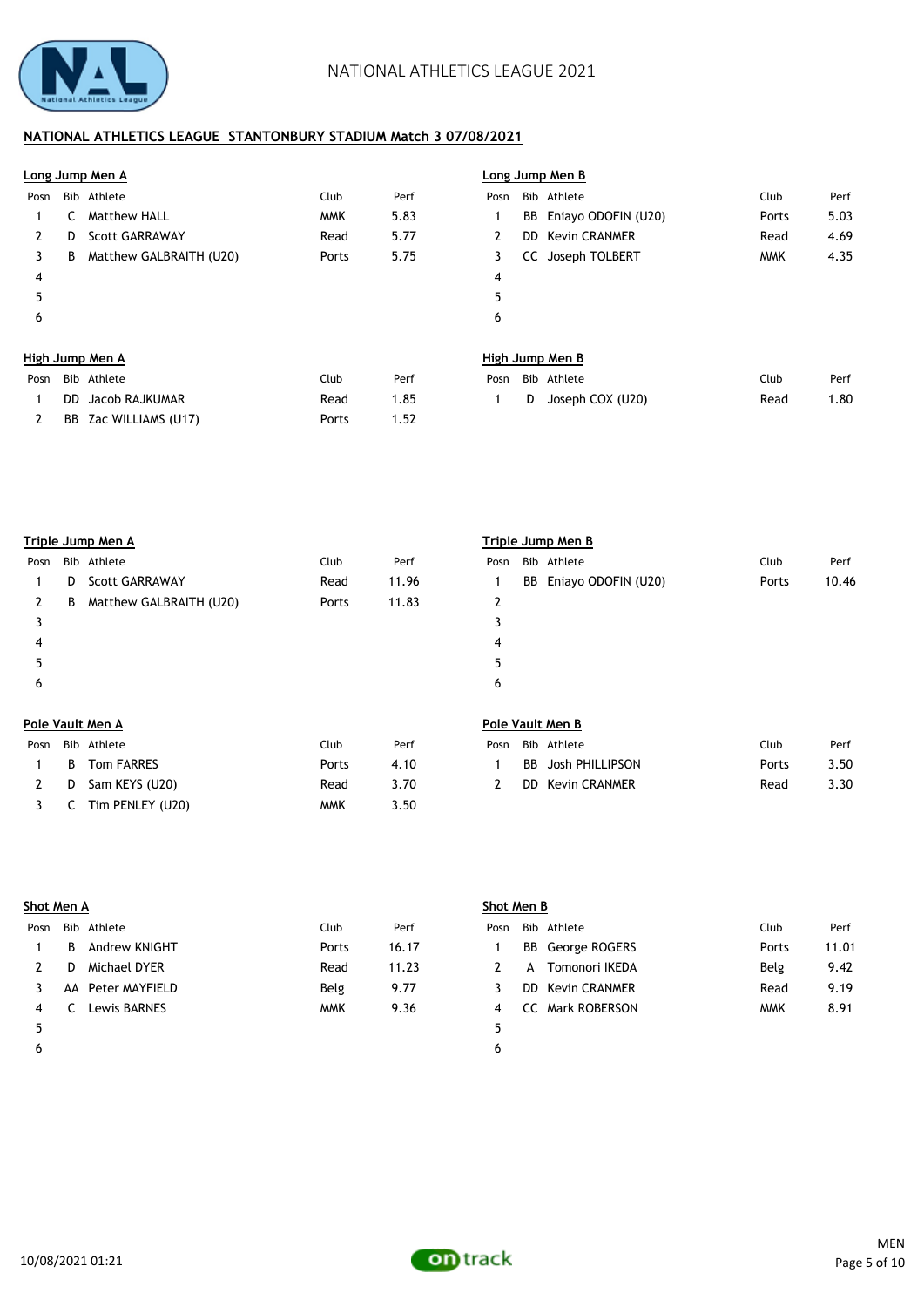

| Discus Men A  |    |                         |            |       | Discus Men B  |     |                         |            |       |
|---------------|----|-------------------------|------------|-------|---------------|-----|-------------------------|------------|-------|
| Posn          |    | Bib Athlete             | Club       | Perf  | Posn          |     | Bib Athlete             | Club       | Perf  |
| 1             | D  | <b>Oliver HEWITT</b>    | Read       | 38.71 | 1             |     | DD Michael DYER         | Read       | 31.91 |
| 2             | A  | Peter MAYFIELD          | Belg       | 32.81 | 2             | AA  | Christopher PRIVETT     | Belg       | 26.84 |
| 3             | C  | <b>Lewis BARNES</b>     | <b>MMK</b> | 32.18 | 3             | CC. | Mark ROBERSON           | <b>MMK</b> | 26.20 |
| 4             | B  | <b>Stuart THURGOOD</b>  | Ports      | 32.11 | 4             | BB  | George ROGERS           | Ports      | 20.75 |
| 5             |    |                         |            |       | 5             |     |                         |            |       |
| 6             |    |                         |            |       | 6             |     |                         |            |       |
| Hammer Men A  |    |                         |            |       | Hammer Men B  |     |                         |            |       |
| Posn          |    | Bib Athlete             | Club       | Perf  | Posn          |     | Bib Athlete             | Club       | Perf  |
| 1             | D  | <b>Oliver HEWITT</b>    | Read       | 55.18 | 1             |     | <b>CC Mark ROBERSON</b> | <b>MMK</b> | 41.68 |
| 2             | B  | <b>Stuart THURGOOD</b>  | Ports      | 49.51 | 2             | AA  | Peter MAYFIELD          | Belg       | 29.25 |
| 3             | C  | James ERICSSON-NICHOLLS | <b>MMK</b> | 47.96 | 3             | DD. | Michael DZANDU          | Read       | 26.23 |
| 4             | A  | Christopher PRIVETT     | Belg       | 33.59 | 4             | BB  | George ROGERS           | Ports      | 25.00 |
| 5             |    |                         |            |       | 5             |     |                         |            |       |
| 6             |    |                         |            |       | 6             |     |                         |            |       |
| Javelin Men A |    |                         |            |       | Javelin Men B |     |                         |            |       |
| Posn          |    | Bib Athlete             | Club       | Perf  | Posn          |     | Bib Athlete             | Club       | Perf  |
| 1             | D  | Michael DZANDU          | Read       | 37.77 | 1             | A   | <b>Tomonori IKEDA</b>   | Belg       | 33.66 |
| 2             | BB | Josh PHILLIPSON         | Ports      | 37.44 | 2             | DD. | Jacob RAJKUMAR          | Read       | 32.72 |
| 3             |    | AA Peter MAYFIELD       | Belg       | 34.09 | 3             | C   | Lewis BARNES            | <b>MMK</b> | 27.21 |
| 4             |    | CC Mark ROBERSON        | <b>MMK</b> | 30.86 | 4             |     |                         |            |       |
| 5             |    |                         |            |       | 5             |     |                         |            |       |
| 6             |    |                         |            |       | 6             |     |                         |            |       |

### **4 x 100m Men A**

| Posn No. |    | Runners                                                                         |       | Perf  |
|----------|----|---------------------------------------------------------------------------------|-------|-------|
|          |    | Michael MEASTER Thomas COREL Pierre WALKER Ciaran MCGUIRE                       | Belg  | 43.51 |
|          |    | Reuben HENRY-DAIRE (U20) Ibrahim TURAY Ben AMEY Scott GARRAWAY                  | Read  | 44.39 |
|          | h. | Alfie JURD (U20) Eniayo ODOFIN (U20) Matthew GALBRAITH (U20) Jacob NELSON (U20) | Ports | 44.72 |
|          |    | George MBOFANA Richard OLADOYE (U20) Joseph TOLBERT Robert Paul HICKMAN (U20)   | MMK   | 45.61 |
|          |    |                                                                                 |       |       |

 $6\overline{ }$ 

### **4 x 400m Men A**

|  | Posn No. Runners                                                      |       | Perf     |
|--|-----------------------------------------------------------------------|-------|----------|
|  | b Callum CROOK (U20) Stevie KASPARIS Thomas WALKER Harrison POCOCK    | Ports | 03:39.17 |
|  | a Kareem SELMAN-JACKSON Gareth HOLDEN Pierre WALKER Thomas COREL      | Belg  | 03:51.57 |
|  | 3 d Ben AMEY Andrew MCDONALD Arturo MARTINEZ DE MURGUIA Ibrahim TURAY | Read  | 04:05.21 |

- 
- 
- $6\overline{ }$

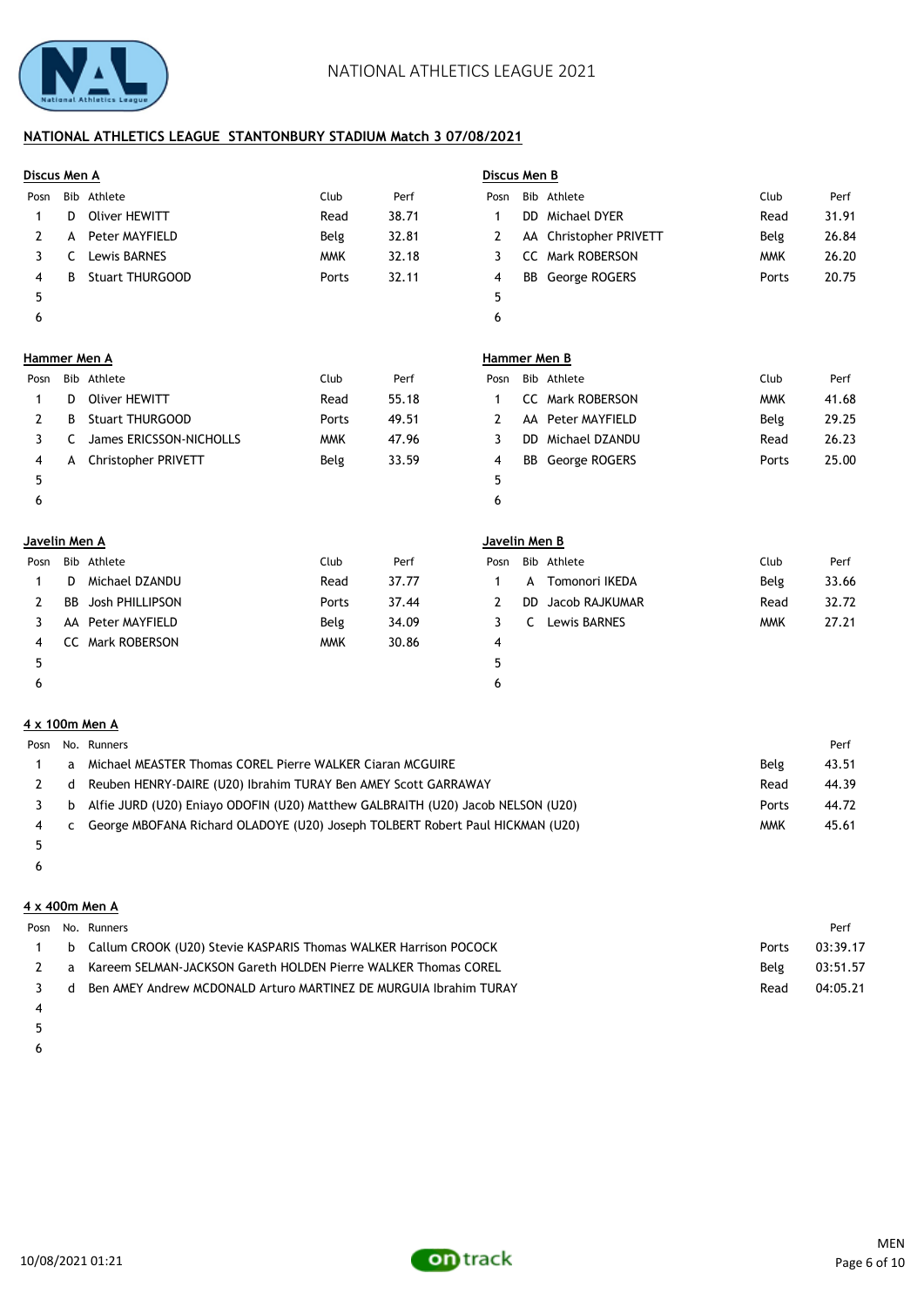

|              |              | 100m Women A           | Wind       | 1.0      |                         |    | 100m Women B              | Wind          | 1.7      |
|--------------|--------------|------------------------|------------|----------|-------------------------|----|---------------------------|---------------|----------|
|              |              | Posn No. Athlete       | Club       | Perf     | Posn                    |    | No. Athlete               | Club          | Perf     |
| 1            | d            | Kaya SLATER (U17)      | Read       | 12.43    | $\mathbf{1}$            | bb | Chloe RAMSAY (U17)        | Ports         | 12.66    |
| 2            | c            | Abigail Kathryn FITTON | <b>MMK</b> | 12.72    | $\overline{2}$          |    | dd Kyra HANNIBAL (U20)    | Read          | 12.93    |
| 3            | b            | <b>Bobbie DAVIES</b>   | Ports      | 13.03    | 3                       |    | cc Aaliyah LAWANSON (U20) | <b>MMK</b>    | 13.28    |
| 4            | a            | Amy MAT                | Belg       | 13.07    | 4                       |    | cx Tia MORRIS             | <b>MMK NS</b> | 13.71    |
| 5            |              |                        |            |          | 5                       |    |                           |               |          |
| 6            |              |                        |            |          | 6                       |    |                           |               |          |
|              |              | 200m Women A           | Wind       | 01.30    |                         |    | 200m Women B              | Wind          | 01.90    |
|              |              | Posn No. Athlete       | Club       | Perf     |                         |    | Posn No. Athlete          | Club          | Perf     |
| 1            | $\mathsf{C}$ | Abigail Kathryn FITTON | <b>MMK</b> | 26.10    | 1                       |    | bb Chloe RAMSAY (U17)     | Ports         | 26.27    |
| $\mathbf{2}$ | b            | Poppy HERBERT (U20)    | Ports      | 26.90    | $\overline{2}$          |    | dd Fatou GAYE (U20)       | Read          | 27.82    |
| 3            | d            | <b>Charlotte WEBB</b>  | Read       | 27.43    | 3                       | aa | Jodie ALBROW              | Belg          | 27.96    |
| 4            | а            | Amy MAT                | Belg       | 27.79    | $\overline{\mathbf{4}}$ |    |                           |               |          |
| 5            |              |                        |            |          | 5                       |    |                           |               |          |
| 6            |              |                        |            |          | 6                       |    |                           |               |          |
|              |              | 400m Women A           |            |          |                         |    | 400m Women B              |               |          |
|              |              | Posn No. Athlete       | Club       | Perf     |                         |    | Posn No. Athlete          | Club          | Perf     |
| 1            | b            | Emma PENNEY (U20)      | Ports      | 64.40    | 1                       |    |                           |               |          |
| 2            |              |                        |            |          | $\overline{2}$          |    |                           |               |          |
| 3            |              |                        |            |          | 3                       |    |                           |               |          |
| 4            |              |                        |            |          | 4                       |    |                           |               |          |
| 5            |              |                        |            |          | 5                       |    |                           |               |          |
| 6            |              |                        |            |          | 6                       |    |                           |               |          |
|              |              | 800m Women A           |            |          |                         |    | 800m Women B              |               |          |
|              |              | Posn No. Athlete       | Club       | Perf     |                         |    | Posn No. Athlete          | Club          | Perf     |
| 1            | d            | <b>Kirsty WALKER</b>   | Read       | 02:14.08 | 1                       |    | dd Laurie MARLOW          | Read          | 02:22.13 |
| 2            |              |                        |            |          | $\overline{2}$          |    |                           |               |          |
| 3            |              |                        |            |          | 3                       |    |                           |               |          |
| 4            |              |                        |            |          | 4                       |    |                           |               |          |
| 5            |              |                        |            |          | 5                       |    |                           |               |          |
| 6            |              |                        |            |          | 6                       |    |                           |               |          |
|              |              | 1500m Women A          |            |          |                         |    | 1500m Women B             |               |          |
|              |              | Posn No. Athlete       | Club       | Perf     |                         |    | Posn No. Athlete          | Club          | Perf     |
| 1            | d            | <b>Kirsty WALKER</b>   | Read       | 04:36.09 | 1                       |    |                           |               |          |
| 2            | B            | Holly WILKINSON (U20)  | Ports      | 04:46.39 | 2                       |    |                           |               |          |
| 3            |              | AA Bethany BROWN       | Belg       | 05:16.80 | 3                       |    |                           |               |          |
| 4            |              |                        |            |          | 4                       |    |                           |               |          |
| 5            |              |                        |            |          | 5                       |    |                           |               |          |
| 6            |              |                        |            |          | 6                       |    |                           |               |          |
|              |              |                        |            |          |                         |    |                           |               |          |

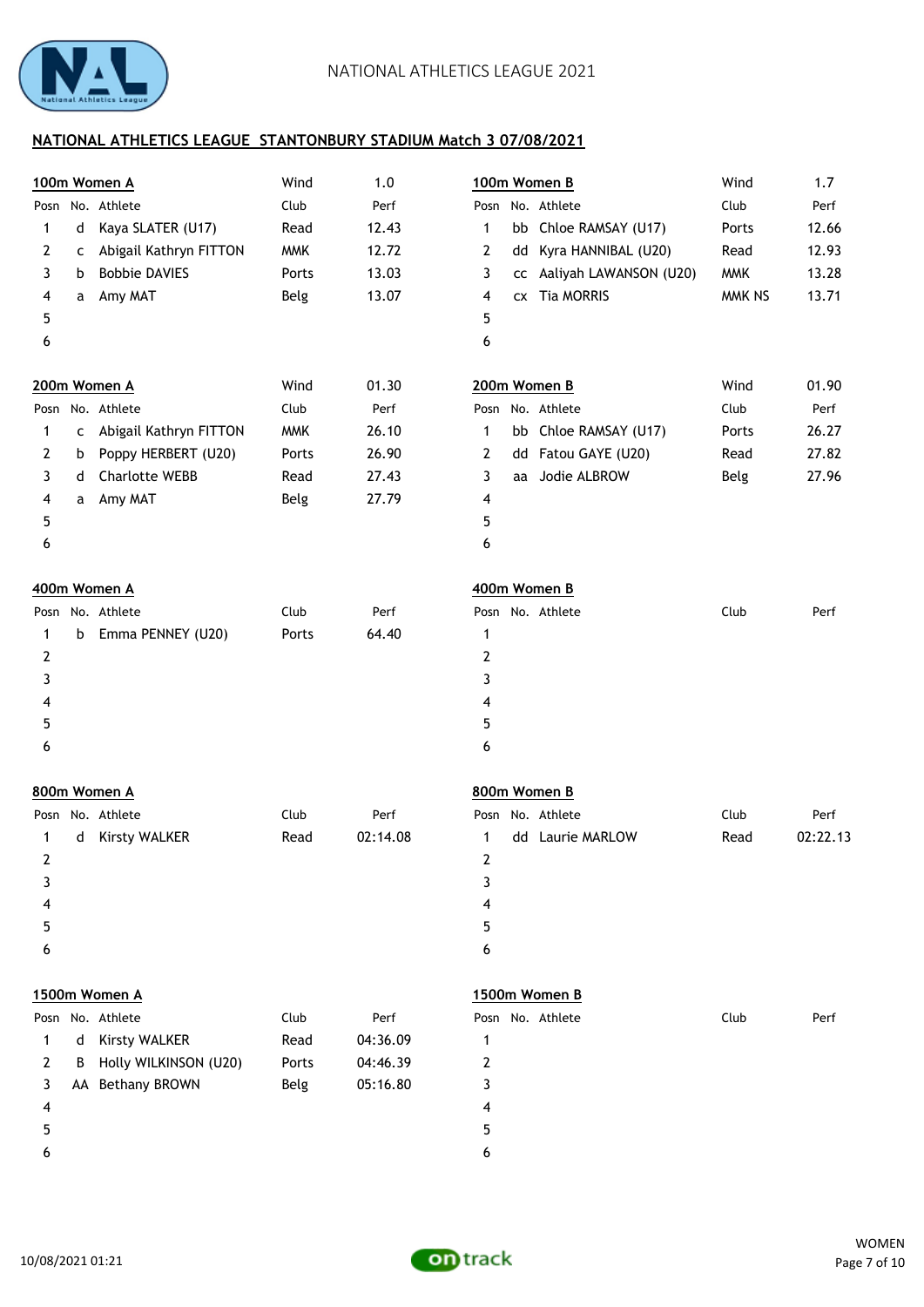

| Posn No. Athlete<br>Club<br>Perf<br>Posn No. Athlete<br>Club<br>Perf<br>Abigail HANCOCK (U20)<br>10:41.30<br>Read<br>1<br>d<br>1<br>Maureen NOEL<br>Belg<br>13:49.53<br>2<br>2<br>A<br>3<br>3<br>4<br>4<br>5<br>5<br>6<br>6<br>2000m S/Chase Women A<br>2000m S/Chase Women B<br>Posn No. Athlete<br>Posn No. Athlete<br>Club<br>Club<br>Perf<br>Perf<br>98<br>No Compet<br>1<br>1<br>2<br>2<br>3<br>3<br>4<br>4<br>5<br>5<br>6<br>6<br>400m Hurdles Women A<br>400m Hurdles Women B<br>Posn No. Athlete<br>Posn No. Athlete<br>Club<br>Club<br>Perf<br>Perf<br>98<br>No Compet<br>1<br>1<br>$\overline{2}$<br>2<br>3<br>3<br>4<br>4<br>5<br>5<br>6<br>6<br>100m Hurdles Women A<br>Wind<br>3.0<br>100m Hurdles Women B<br>Wind<br>Posn No. Athlete<br>Club<br>Athlete<br>Club<br>Perf<br>Posn<br>Perf<br>16.07<br>98<br>No Compet<br>Lateefah AGBEREMI (U20)<br><b>MMK</b><br>1<br>1<br>c<br>$\mathbf{2}$<br>2<br>Poppy HERBERT (U20)<br>18.63<br>b<br>Ports<br>3<br>3<br>4<br>4<br>5<br>5<br>6<br>6<br>100m N/S Women A<br>Wind<br>Wind<br>$-1.6$<br>100m N/S Women B<br>Club<br>Club<br>Posn No. Athlete<br>Posn No. Athlete<br>Perf<br>Perf<br>92 Amy MAT<br>Belg<br>13.35<br>1<br>1<br>93 Charlotte WEBB<br>13.47<br>2<br>2<br>Read<br>401 Fatou GAYE<br>14.84<br>Read<br>3<br>3<br>4<br>4<br>5<br>5<br>6<br>6<br>7<br>7<br>8<br>8 |  | 3000m Women A |  | 3000m Women B |  |
|-----------------------------------------------------------------------------------------------------------------------------------------------------------------------------------------------------------------------------------------------------------------------------------------------------------------------------------------------------------------------------------------------------------------------------------------------------------------------------------------------------------------------------------------------------------------------------------------------------------------------------------------------------------------------------------------------------------------------------------------------------------------------------------------------------------------------------------------------------------------------------------------------------------------------------------------------------------------------------------------------------------------------------------------------------------------------------------------------------------------------------------------------------------------------------------------------------------------------------------------------------------------------------------------------------------------------------------------|--|---------------|--|---------------|--|
|                                                                                                                                                                                                                                                                                                                                                                                                                                                                                                                                                                                                                                                                                                                                                                                                                                                                                                                                                                                                                                                                                                                                                                                                                                                                                                                                         |  |               |  |               |  |
|                                                                                                                                                                                                                                                                                                                                                                                                                                                                                                                                                                                                                                                                                                                                                                                                                                                                                                                                                                                                                                                                                                                                                                                                                                                                                                                                         |  |               |  |               |  |
|                                                                                                                                                                                                                                                                                                                                                                                                                                                                                                                                                                                                                                                                                                                                                                                                                                                                                                                                                                                                                                                                                                                                                                                                                                                                                                                                         |  |               |  |               |  |
|                                                                                                                                                                                                                                                                                                                                                                                                                                                                                                                                                                                                                                                                                                                                                                                                                                                                                                                                                                                                                                                                                                                                                                                                                                                                                                                                         |  |               |  |               |  |
|                                                                                                                                                                                                                                                                                                                                                                                                                                                                                                                                                                                                                                                                                                                                                                                                                                                                                                                                                                                                                                                                                                                                                                                                                                                                                                                                         |  |               |  |               |  |
|                                                                                                                                                                                                                                                                                                                                                                                                                                                                                                                                                                                                                                                                                                                                                                                                                                                                                                                                                                                                                                                                                                                                                                                                                                                                                                                                         |  |               |  |               |  |
|                                                                                                                                                                                                                                                                                                                                                                                                                                                                                                                                                                                                                                                                                                                                                                                                                                                                                                                                                                                                                                                                                                                                                                                                                                                                                                                                         |  |               |  |               |  |
|                                                                                                                                                                                                                                                                                                                                                                                                                                                                                                                                                                                                                                                                                                                                                                                                                                                                                                                                                                                                                                                                                                                                                                                                                                                                                                                                         |  |               |  |               |  |
|                                                                                                                                                                                                                                                                                                                                                                                                                                                                                                                                                                                                                                                                                                                                                                                                                                                                                                                                                                                                                                                                                                                                                                                                                                                                                                                                         |  |               |  |               |  |
|                                                                                                                                                                                                                                                                                                                                                                                                                                                                                                                                                                                                                                                                                                                                                                                                                                                                                                                                                                                                                                                                                                                                                                                                                                                                                                                                         |  |               |  |               |  |
|                                                                                                                                                                                                                                                                                                                                                                                                                                                                                                                                                                                                                                                                                                                                                                                                                                                                                                                                                                                                                                                                                                                                                                                                                                                                                                                                         |  |               |  |               |  |
|                                                                                                                                                                                                                                                                                                                                                                                                                                                                                                                                                                                                                                                                                                                                                                                                                                                                                                                                                                                                                                                                                                                                                                                                                                                                                                                                         |  |               |  |               |  |
|                                                                                                                                                                                                                                                                                                                                                                                                                                                                                                                                                                                                                                                                                                                                                                                                                                                                                                                                                                                                                                                                                                                                                                                                                                                                                                                                         |  |               |  |               |  |
|                                                                                                                                                                                                                                                                                                                                                                                                                                                                                                                                                                                                                                                                                                                                                                                                                                                                                                                                                                                                                                                                                                                                                                                                                                                                                                                                         |  |               |  |               |  |
|                                                                                                                                                                                                                                                                                                                                                                                                                                                                                                                                                                                                                                                                                                                                                                                                                                                                                                                                                                                                                                                                                                                                                                                                                                                                                                                                         |  |               |  |               |  |
|                                                                                                                                                                                                                                                                                                                                                                                                                                                                                                                                                                                                                                                                                                                                                                                                                                                                                                                                                                                                                                                                                                                                                                                                                                                                                                                                         |  |               |  |               |  |
|                                                                                                                                                                                                                                                                                                                                                                                                                                                                                                                                                                                                                                                                                                                                                                                                                                                                                                                                                                                                                                                                                                                                                                                                                                                                                                                                         |  |               |  |               |  |
|                                                                                                                                                                                                                                                                                                                                                                                                                                                                                                                                                                                                                                                                                                                                                                                                                                                                                                                                                                                                                                                                                                                                                                                                                                                                                                                                         |  |               |  |               |  |
|                                                                                                                                                                                                                                                                                                                                                                                                                                                                                                                                                                                                                                                                                                                                                                                                                                                                                                                                                                                                                                                                                                                                                                                                                                                                                                                                         |  |               |  |               |  |
|                                                                                                                                                                                                                                                                                                                                                                                                                                                                                                                                                                                                                                                                                                                                                                                                                                                                                                                                                                                                                                                                                                                                                                                                                                                                                                                                         |  |               |  |               |  |
|                                                                                                                                                                                                                                                                                                                                                                                                                                                                                                                                                                                                                                                                                                                                                                                                                                                                                                                                                                                                                                                                                                                                                                                                                                                                                                                                         |  |               |  |               |  |
|                                                                                                                                                                                                                                                                                                                                                                                                                                                                                                                                                                                                                                                                                                                                                                                                                                                                                                                                                                                                                                                                                                                                                                                                                                                                                                                                         |  |               |  |               |  |
|                                                                                                                                                                                                                                                                                                                                                                                                                                                                                                                                                                                                                                                                                                                                                                                                                                                                                                                                                                                                                                                                                                                                                                                                                                                                                                                                         |  |               |  |               |  |
|                                                                                                                                                                                                                                                                                                                                                                                                                                                                                                                                                                                                                                                                                                                                                                                                                                                                                                                                                                                                                                                                                                                                                                                                                                                                                                                                         |  |               |  |               |  |
|                                                                                                                                                                                                                                                                                                                                                                                                                                                                                                                                                                                                                                                                                                                                                                                                                                                                                                                                                                                                                                                                                                                                                                                                                                                                                                                                         |  |               |  |               |  |
|                                                                                                                                                                                                                                                                                                                                                                                                                                                                                                                                                                                                                                                                                                                                                                                                                                                                                                                                                                                                                                                                                                                                                                                                                                                                                                                                         |  |               |  |               |  |
|                                                                                                                                                                                                                                                                                                                                                                                                                                                                                                                                                                                                                                                                                                                                                                                                                                                                                                                                                                                                                                                                                                                                                                                                                                                                                                                                         |  |               |  |               |  |
|                                                                                                                                                                                                                                                                                                                                                                                                                                                                                                                                                                                                                                                                                                                                                                                                                                                                                                                                                                                                                                                                                                                                                                                                                                                                                                                                         |  |               |  |               |  |
|                                                                                                                                                                                                                                                                                                                                                                                                                                                                                                                                                                                                                                                                                                                                                                                                                                                                                                                                                                                                                                                                                                                                                                                                                                                                                                                                         |  |               |  |               |  |
|                                                                                                                                                                                                                                                                                                                                                                                                                                                                                                                                                                                                                                                                                                                                                                                                                                                                                                                                                                                                                                                                                                                                                                                                                                                                                                                                         |  |               |  |               |  |
|                                                                                                                                                                                                                                                                                                                                                                                                                                                                                                                                                                                                                                                                                                                                                                                                                                                                                                                                                                                                                                                                                                                                                                                                                                                                                                                                         |  |               |  |               |  |
|                                                                                                                                                                                                                                                                                                                                                                                                                                                                                                                                                                                                                                                                                                                                                                                                                                                                                                                                                                                                                                                                                                                                                                                                                                                                                                                                         |  |               |  |               |  |
|                                                                                                                                                                                                                                                                                                                                                                                                                                                                                                                                                                                                                                                                                                                                                                                                                                                                                                                                                                                                                                                                                                                                                                                                                                                                                                                                         |  |               |  |               |  |
|                                                                                                                                                                                                                                                                                                                                                                                                                                                                                                                                                                                                                                                                                                                                                                                                                                                                                                                                                                                                                                                                                                                                                                                                                                                                                                                                         |  |               |  |               |  |
|                                                                                                                                                                                                                                                                                                                                                                                                                                                                                                                                                                                                                                                                                                                                                                                                                                                                                                                                                                                                                                                                                                                                                                                                                                                                                                                                         |  |               |  |               |  |
|                                                                                                                                                                                                                                                                                                                                                                                                                                                                                                                                                                                                                                                                                                                                                                                                                                                                                                                                                                                                                                                                                                                                                                                                                                                                                                                                         |  |               |  |               |  |
|                                                                                                                                                                                                                                                                                                                                                                                                                                                                                                                                                                                                                                                                                                                                                                                                                                                                                                                                                                                                                                                                                                                                                                                                                                                                                                                                         |  |               |  |               |  |
|                                                                                                                                                                                                                                                                                                                                                                                                                                                                                                                                                                                                                                                                                                                                                                                                                                                                                                                                                                                                                                                                                                                                                                                                                                                                                                                                         |  |               |  |               |  |
|                                                                                                                                                                                                                                                                                                                                                                                                                                                                                                                                                                                                                                                                                                                                                                                                                                                                                                                                                                                                                                                                                                                                                                                                                                                                                                                                         |  |               |  |               |  |
|                                                                                                                                                                                                                                                                                                                                                                                                                                                                                                                                                                                                                                                                                                                                                                                                                                                                                                                                                                                                                                                                                                                                                                                                                                                                                                                                         |  |               |  |               |  |
|                                                                                                                                                                                                                                                                                                                                                                                                                                                                                                                                                                                                                                                                                                                                                                                                                                                                                                                                                                                                                                                                                                                                                                                                                                                                                                                                         |  |               |  |               |  |

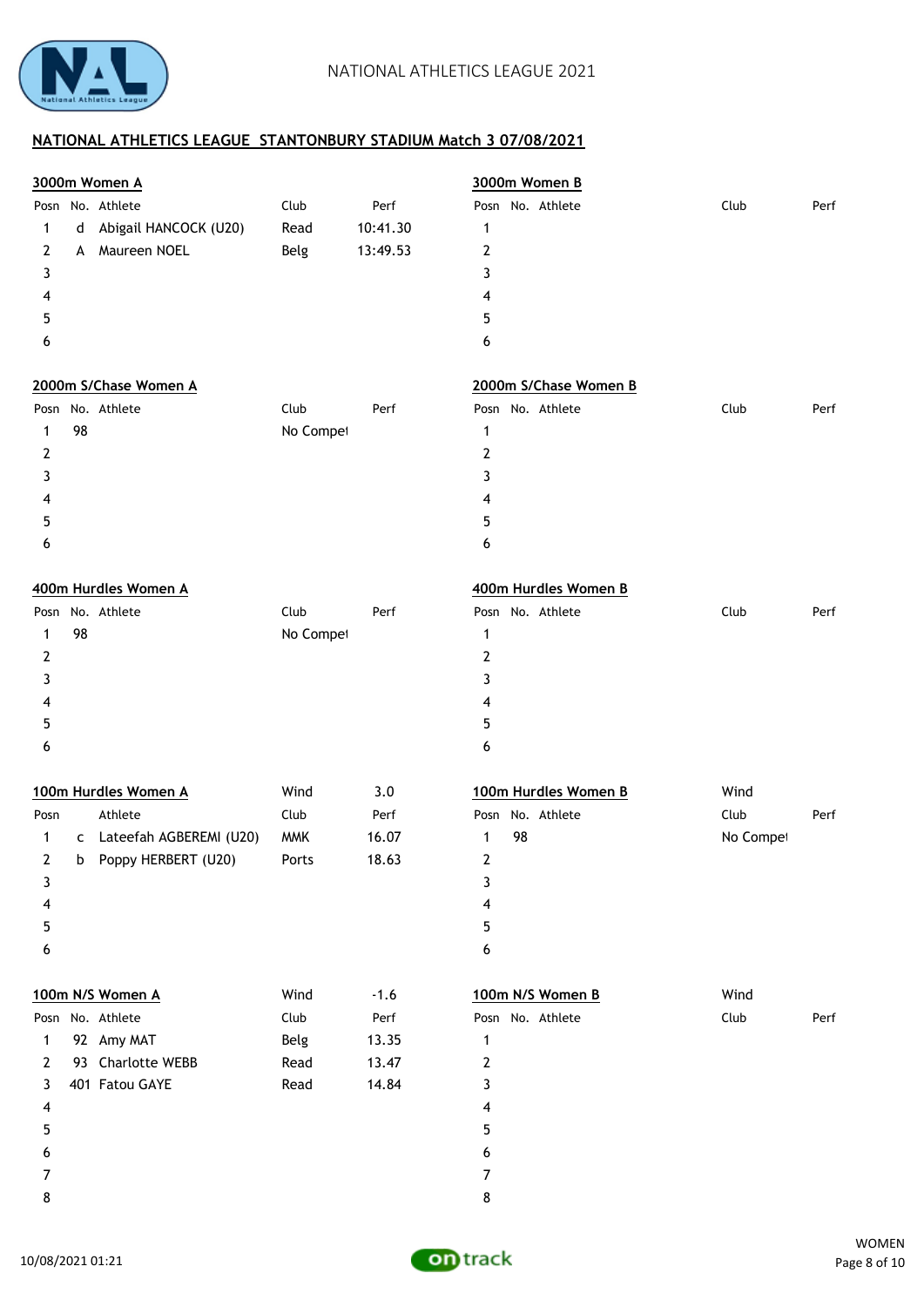

### **Long Jump Women A Long Jump Women B**

|              |    | Posn Bib Athlete        | Club       | Perf | Posn | Bib Athlete                  | Club       | Perf |
|--------------|----|-------------------------|------------|------|------|------------------------------|------------|------|
| $\mathbf{1}$ | C. | Lateefah AGBEREMI (U20) | <b>MMK</b> | 5.18 |      | BB Ella HARTWELL (U20)       | Ports      | 4.83 |
|              | B  | <b>Bobbie DAVIES</b>    | Ports      | 4.92 |      | CC Asher CLIFF-AFEMARI (U20) | <b>MMK</b> | 4.45 |
|              |    | DD Hollie CRANMER (U20) | Read       | 4.15 |      |                              |            |      |
| 4            |    |                         |            |      | 4    |                              |            |      |
|              |    |                         |            |      | 5    |                              |            |      |
| 6            |    |                         |            |      | 6    |                              |            |      |
|              |    |                         |            |      |      |                              |            |      |

|    | Posn Bib Athlete             | Club       | Perf |
|----|------------------------------|------------|------|
| 1  | BB Ella HARTWELL (U20)       | Ports      | 4.83 |
| -2 | CC Asher CLIFF-AFEMARI (U20) | <b>MMK</b> | 4.45 |
| 3  |                              |            |      |
| 4  |                              |            |      |
| 5  |                              |            |      |
| 6  |                              |            |      |
|    |                              |            |      |

### **High Jump Women A High Jump Women B**

|         | Club                                                                                       | Perf |  | Club                                 | Perf |
|---------|--------------------------------------------------------------------------------------------|------|--|--------------------------------------|------|
|         | Ports                                                                                      | 1.42 |  | Ports                                | l.42 |
|         | Belg                                                                                       | 1.42 |  |                                      |      |
|         | Read                                                                                       | 1.32 |  |                                      |      |
| $1 = A$ | Posn Bib Athlete<br>1= B Madeline WILTON (U20)<br>Yasmin HENLON<br>DD Hollie CRANMER (U20) |      |  | Posn Bib Athlete<br>BB Bobbie DAVIES |      |

| High Jump Women B |
|-------------------|
|-------------------|

|  | Posn Bib Athlete | Club  | Perf |
|--|------------------|-------|------|
|  | BB Bobbie DAVIES | Ports | 1.42 |

|      |     | Triple Jump Women A     |            |       |      | Triple Jump Women B |                           |            |       |  |  |  |
|------|-----|-------------------------|------------|-------|------|---------------------|---------------------------|------------|-------|--|--|--|
| Posn |     | Bib Athlete             | Club       | Perf  | Posn |                     | Bib Athlete               | Club       | Perf  |  |  |  |
|      | C   | Lateefah AGBEREMI (U20) | <b>MMK</b> | 11.50 |      |                     | CC Joan PEEDAH            | <b>MMK</b> | 10.23 |  |  |  |
| 2    | BB. | Ella HARTWELL (U20)     | Ports      | 9.95  | 2    | B                   | Madeline WILTON (U20)     | Ports      | 7.04  |  |  |  |
| 3    | A   |                         | Belg       | X     | 3    |                     |                           |            |       |  |  |  |
| 4    |     |                         |            |       | 4    |                     |                           |            |       |  |  |  |
| 5    |     |                         |            |       | 5    |                     |                           |            |       |  |  |  |
| 6    |     |                         |            |       | 6    |                     |                           |            |       |  |  |  |
|      |     | Pole Vault Women A      |            |       |      |                     | <b>Pole Vault Women B</b> |            |       |  |  |  |

|           |   | osn Bib Athlete         | Club       | Perf  |   |   | Posn Bib Athlete      | Club       | Perf  |
|-----------|---|-------------------------|------------|-------|---|---|-----------------------|------------|-------|
| $1 \quad$ | C | Lateefah AGBEREMI (U20) | <b>MMK</b> | 11.50 |   |   | CC Joan PEEDAH        | <b>MMK</b> | 10.28 |
| 2         |   | BB Ella HARTWELL (U20)  | Ports      | 9.95  |   | B | Madeline WILTON (U20) | Ports      | 7.04  |
| 3 A       |   |                         | Belg       | x     |   |   |                       |            |       |
| 4         |   |                         |            |       | 4 |   |                       |            |       |
| 5         |   |                         |            |       | 5 |   |                       |            |       |
| 6.        |   |                         |            |       | 6 |   |                       |            |       |
|           |   |                         |            |       |   |   |                       |            |       |

|  | Posn Bib Athlete        | Club         | Perf |  | Posn Bib Athlete       | Club  | Perf |
|--|-------------------------|--------------|------|--|------------------------|-------|------|
|  | D Emily SCRIVENER (U20) | Read         | 3.30 |  | BB Isabel DREWER (U17) | Ports | 2.60 |
|  | 2 B Poppy HERBERT (U20) | <b>Ports</b> | 2.80 |  |                        |       |      |

### **Pole Vault Women B**

|  | osn Bib Athlete           | Club | Perf |  | Posn Bib Athlete       | Club  | Perf |
|--|---------------------------|------|------|--|------------------------|-------|------|
|  | 1 D Emily SCRIVENER (U20) | Read | 3.30 |  | BB Isabel DREWER (U17) | Ports | 2.60 |

### **Shot Women A Shot Women B**

|   |   | Posn Bib Athlete      | Club  | Perf  | Posn | Bib Athlete               | Club  | Perf |
|---|---|-----------------------|-------|-------|------|---------------------------|-------|------|
|   | D | Charlotte PAYNE (U20) | Read  | 11.91 |      | <b>BB</b> Claudia CUBBAGE | Ports | 7.75 |
| 2 | B | Heather CUBBAGE       | Ports | 11.75 |      |                           |       |      |
|   | A | Jodie ALBROW          | Belg  | 9.04  |      |                           |       |      |
| 4 |   |                       |       |       | 4    |                           |       |      |
| 5 |   |                       |       |       | b.   |                           |       |      |
| 6 |   |                       |       |       | 6    |                           |       |      |
|   |   |                       |       |       |      |                           |       |      |

|           |   | osn Bib Athlete         | Club  | Perf  |   | Posn Bib Athlete          | Club  | Perf |
|-----------|---|-------------------------|-------|-------|---|---------------------------|-------|------|
| $1 \quad$ |   | D Charlotte PAYNE (U20) | Read  | 11.91 |   | <b>BB</b> Claudia CUBBAGE | Ports | 7.75 |
| 2         | B | Heather CUBBAGE         | Ports | 11.75 |   |                           |       |      |
| 3         | A | Jodie ALBROW            | Belg  | 9.04  |   |                           |       |      |
| 4         |   |                         |       |       | 4 |                           |       |      |
| 5         |   |                         |       |       | 5 |                           |       |      |
| 6         |   |                         |       |       | 6 |                           |       |      |
|           |   |                         |       |       |   |                           |       |      |